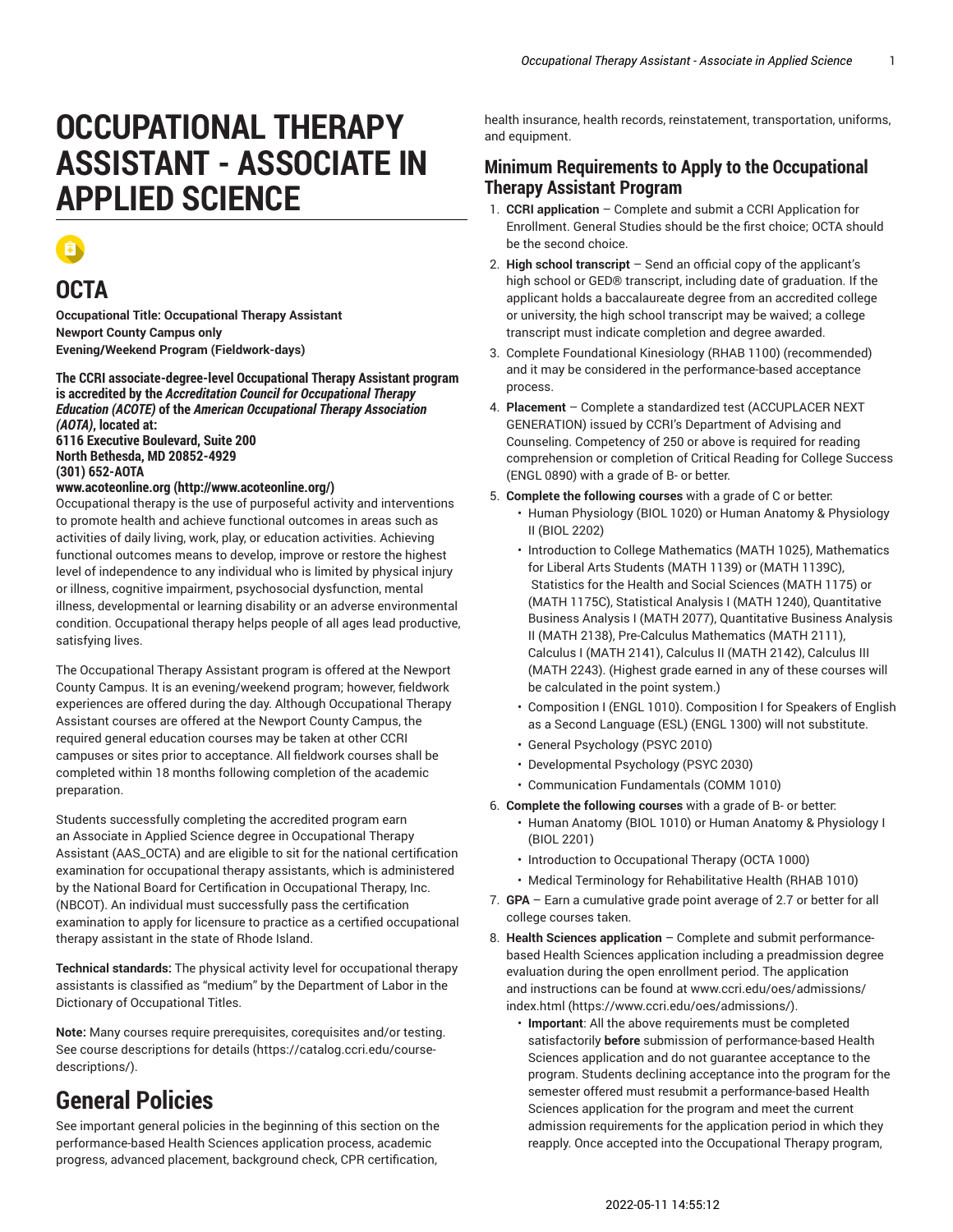the student must attend a mandatory orientation conducted by the Rehabilitative Health Department.

9. **Background check** – Students are required to submit a background check when directed by notification from Enrollment Services. Final acceptance to the program is dependent on the results of the background check. A felony conviction will not preclude admission to the program. However, it can impact Level I and II fieldwork placement availability, as well as graduate eligibility for certification and credentialing. No incident or probation can have occurred within the past seven years. Applicants convicted of a felony will need to comply with state licensure requirements from the Rhode Island Department of Health. For more information, contact the department chairperson.

#### **Requirements**

| Code                                                    | <b>Title</b>                                                         | <b>Hours</b>             |  |
|---------------------------------------------------------|----------------------------------------------------------------------|--------------------------|--|
| <b>Preadmission General Education Requirements</b>      |                                                                      |                          |  |
| These courses must be taken prior to program admission: |                                                                      |                          |  |
| <b>BIOL 2201</b>                                        | Human Anatomy & Physiology I                                         | 4                        |  |
| <b>BIOL 2202</b>                                        | Human Anatomy & Physiology II                                        | 4                        |  |
| <b>ENGL 1010</b>                                        | Composition I (or ENGL 1010A)                                        | 3                        |  |
| <b>PSYC 2010</b>                                        | General Psychology                                                   | $\overline{4}$           |  |
| COMM 1010                                               | <b>Communication Fundamentals</b>                                    | 3                        |  |
| <b>PSYC 2030</b>                                        | Developmental Psychology                                             | 3                        |  |
| <b>MATH 1025</b>                                        | Introduction to College Mathematics <sup>1</sup>                     | 3                        |  |
| Subtotal                                                |                                                                      | 24                       |  |
|                                                         | <b>Preadmission Major Education Requirements</b>                     |                          |  |
|                                                         | These courses must be taken prior to program admission:              |                          |  |
| <b>OCTA 1000</b>                                        | Introduction to Occupational Therapy                                 | 2                        |  |
| <b>RHAB 1010</b>                                        | Medical Terminology for Rehabilitative Health                        | 1                        |  |
| Subtotal                                                |                                                                      | 3                        |  |
| <b>Major Education Requirements</b>                     |                                                                      |                          |  |
|                                                         | Students must be accepted into the program before taking any major   |                          |  |
| requirements.                                           |                                                                      |                          |  |
| <b>RHAB 1110</b>                                        | Kinesiology                                                          | $\overline{4}$           |  |
| <b>OCTA 1010</b>                                        | <b>Fundamentals of Treatment I</b>                                   | 4                        |  |
| <b>RHAB 1030</b>                                        | Pathophysiology for Rehabilitative Health<br>Practitioners           | 3                        |  |
| <b>OCTA 1070</b>                                        | Tests and Measurements for Occupational<br><b>Therapy Assistants</b> | 2                        |  |
| <b>OCTA 1030</b>                                        | <b>Fundamentals of Treatment II</b>                                  | $\overline{4}$           |  |
| OCTA 1040                                               | Gerontologic Occupational Therapy                                    | 3                        |  |
| <b>OCTA 1050</b>                                        | Pediatric Occupational Therapy                                       | $\overline{4}$           |  |
| <b>OCTA 1060</b>                                        | Level I Fieldwork                                                    | 1                        |  |
| <b>OCTA 1080</b>                                        | Therapeutic Activity Group Skills                                    | $\overline{2}$           |  |
| <b>OCTA 2010</b>                                        | Psychosocial Occupational Therapy                                    | 4                        |  |
| <b>OCTA 2020</b>                                        | Physical Rehabilitation and Health                                   | $\overline{\mathcal{L}}$ |  |
| <b>OCTA 2030</b>                                        | Occupational Therapy Assistant Fieldwork IIA                         | 4                        |  |
| <b>OCTA 2035</b>                                        | Occupational Therapy Assistant Fieldwork IIB                         | $\overline{4}$           |  |
| <b>OCTA 2040</b>                                        | Occupational Therapy Assistant Fieldwork<br>Seminar                  | 2                        |  |
| Subtotal                                                |                                                                      | 45                       |  |
| <b>Total Hours</b>                                      |                                                                      | 72                       |  |

1 If you plan to transfer to a four-year institution, please consider registering for Mathematics for Liberal Arts Students (MATH 1139) or (MATH 1139C), or Statistics for the Health and Social Sciences (MATH 1175) or (MATH 1175C).

### **Recommended Course Sequence**

| Course                | <b>Title</b>                                                                | <b>Hours</b>   |
|-----------------------|-----------------------------------------------------------------------------|----------------|
| <b>Prerequisites</b>  |                                                                             |                |
| <b>ENGL 1010</b>      | Composition I (or ENGL 1010A)                                               | 3              |
| <b>PSYC 2010</b>      | <b>General Psychology</b>                                                   | 4              |
| <b>PSYC 2030</b>      | Developmental Psychology                                                    | 3              |
| <b>BIOL 2201</b>      | Human Anatomy & Physiology I                                                | 4              |
| COMM 1010             | <b>Communication Fundamentals</b>                                           | 3              |
| <b>MATH 1025</b>      | Introduction to College Mathematics <sup>1</sup>                            | 3              |
| <b>BIOL 2202</b>      | Human Anatomy & Physiology II                                               | 4              |
| <b>OCTA 1000</b>      | Introduction to Occupational Therapy                                        | 2              |
| <b>RHAB 1010</b>      | Medical Terminology for Rehabilitative Health                               | 1              |
|                       | Hours                                                                       | 27             |
| Year 1                |                                                                             |                |
| Semester 1            |                                                                             |                |
| <b>RHAB 1110</b>      | Kinesiology                                                                 | 4              |
| <b>RHAB 1030</b>      | Pathophysiology for Rehabilitative Health<br>Practitioners                  | 3              |
| OCTA 1010             | <b>Fundamentals of Treatment I</b>                                          | 4              |
| <b>OCTA 1070</b>      | <b>Tests and Measurements for Occupational</b><br><b>Therapy Assistants</b> | 2              |
|                       | Hours                                                                       | 13             |
| <b>Semester 2</b>     |                                                                             |                |
| <b>OCTA 1030</b>      | <b>Fundamentals of Treatment II</b>                                         | 4              |
| <b>OCTA 1040</b>      | Gerontologic Occupational Therapy                                           | 3              |
| <b>OCTA 1050</b>      | <b>Pediatric Occupational Therapy</b>                                       | 4              |
| <b>OCTA 1060</b>      | Level I Fieldwork                                                           | 1              |
| <b>OCTA 1080</b>      | Therapeutic Activity Group Skills                                           | $\overline{2}$ |
|                       | Hours                                                                       | 14             |
| <b>Summer Session</b> |                                                                             |                |
| <b>OCTA 2010</b>      | Psychosocial Occupational Therapy                                           | 4              |
| <b>OCTA 2020</b>      | Physical Rehabilitation and Health                                          | 4              |
|                       | Hours                                                                       | 8              |
| Year 2                |                                                                             |                |
| Semester 1            |                                                                             |                |
| <b>OCTA 2030</b>      | Occupational Therapy Assistant Fieldwork IIA<br>(8 weeks, 35 hours/week)    | 4              |
| <b>OCTA 2035</b>      | Occupational Therapy Assistant Fieldwork IIB<br>(8 weeks, 35 hours/week)    | $\overline{4}$ |
| <b>OCTA 2040</b>      | Occupational Therapy Assistant Fieldwork<br>Seminar                         | 2              |
|                       | Hours                                                                       | 10             |
|                       | <b>Total Hours</b>                                                          | 72             |

If you plan to transfer to a four-year institution, please consider registering for Mathematics for Liberal Arts Students ([MATH](/search/?P=MATH%201139) 1139) or (MATH [1139C\)](/search/?P=MATH%201139C), or Statistics for the Health and Social Sciences [\(MATH](/search/?P=MATH%201175) 1175) or [\(MATH](/search/?P=MATH%201175C) 1175C).

1